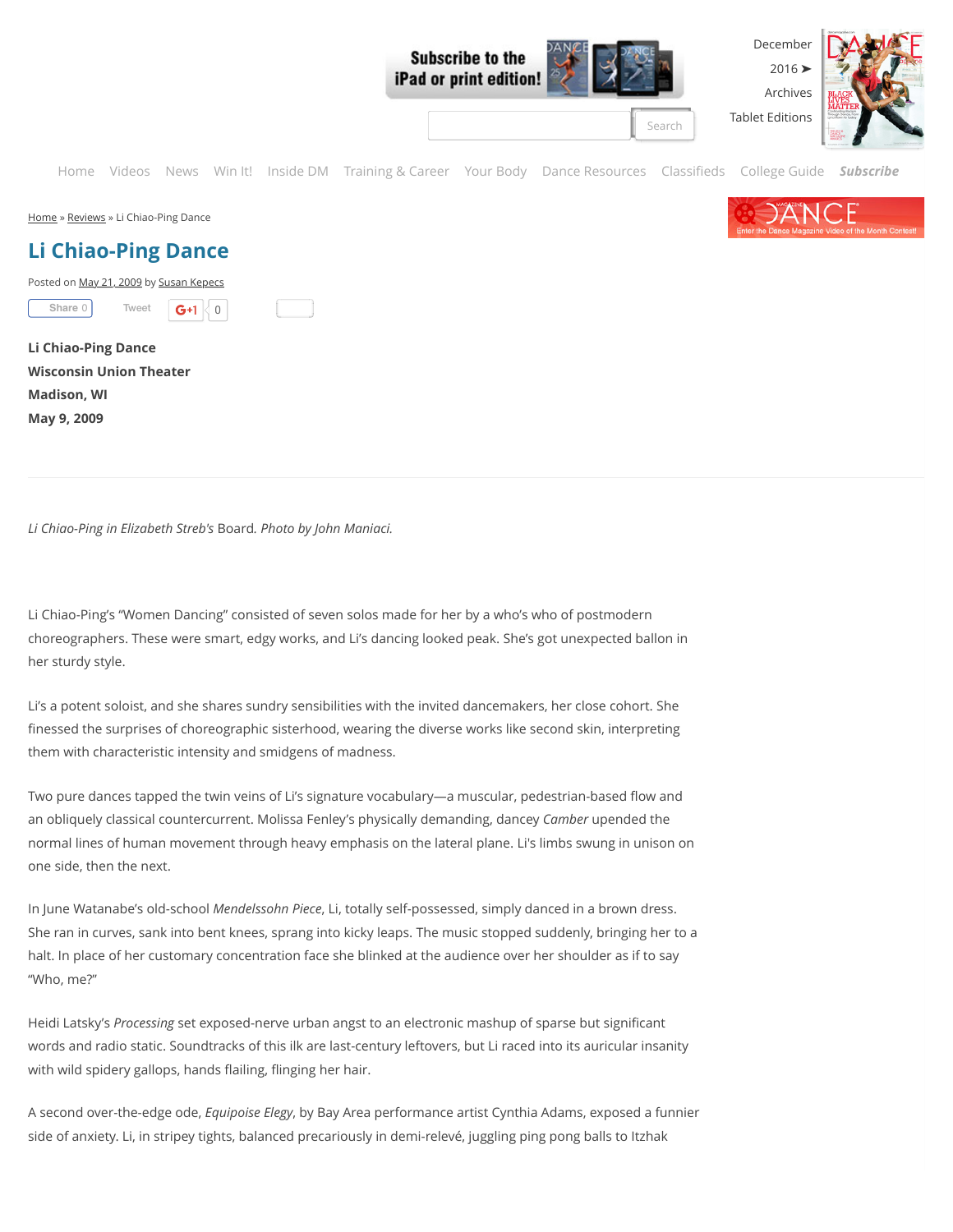Perlman's mournful violin accompaniment. The hollow orbs fell like popcorn, with increasing intensity. Mouth agape like Edvard Munch's screamer, Li scooped some up and flung them back.

Elizabeth Streb's X-treme choregraphy looks less like Li's than the rest. *Board*, a game of chicken with a spinning 2×4, proved that the edge on slam-action works dulls with familiarity. Li, setting the speed of the lowflying pine propeller with her hands and feet, dove over and under it, belly-flopping sonorously on the gray landing mat beneath. But the risk of getting smacked that lit *Board*'s fall '08 premiere was ameliorated this time by Li's consummate confidence.

Like *Board*, Bebe Miller's *Watching Watching* is a game. Li danced downstage, watching a video loop of herself doing the same sequence. Behind her, the video projected on screen. Was it simulcast? I watched for clues nearly imperceptible lags, out-of-synch steps. Sometimes just one of the bodies froze, but the setup tests your powers of perception. I wasn't completely convinced till the screen went dark and Li kept dancing.

Victoria Marks and Li, who share activist tendencies, co-choreographed a spoken-word work, *A Dance Should Have Trees In It*. From upside-down shoulder stands and with repetitive little steps that came to symbolize "soldier," "action hero" and "prayer," Li channeled a soldier's story of the Iraq invasion. Though that war's fading as another ratchets up, the piece still packed emotional punch.

#### **LEAVE A COMMENT**

Enter your comment here...

[Home](http://dancemagazine.com/) » [Reviews](http://dancemagazine.com/reviews/) » Li Chiao-Ping Dance

# **Li Chiao-Ping Dance**



#### **Li Chiao-Ping Dance**

**Margaret H'Doubler Performance Space Madison, Wisconsin March 4-6, 2004**

### **Reviewed by Susan Kepecs**

Painkillers, an intensely edgy multimedia collaboration by choreographer Li Chiao-Ping and visual artist/director Douglas Rosenberg, premiered in the cushy new hall of the University of Wisconsin-Madison's long-lived Dance Program, the duo's academic home. Li's six dancers (herself included), Rosenberg, and composers Daniel Feiler, Ryan Smith and Stephen Vitiello have bonded through time and practice. In Painkillers, this tie paid off.

This full-length work blurred the personal/universal frontier. In January 1999, Li was severely injured in a car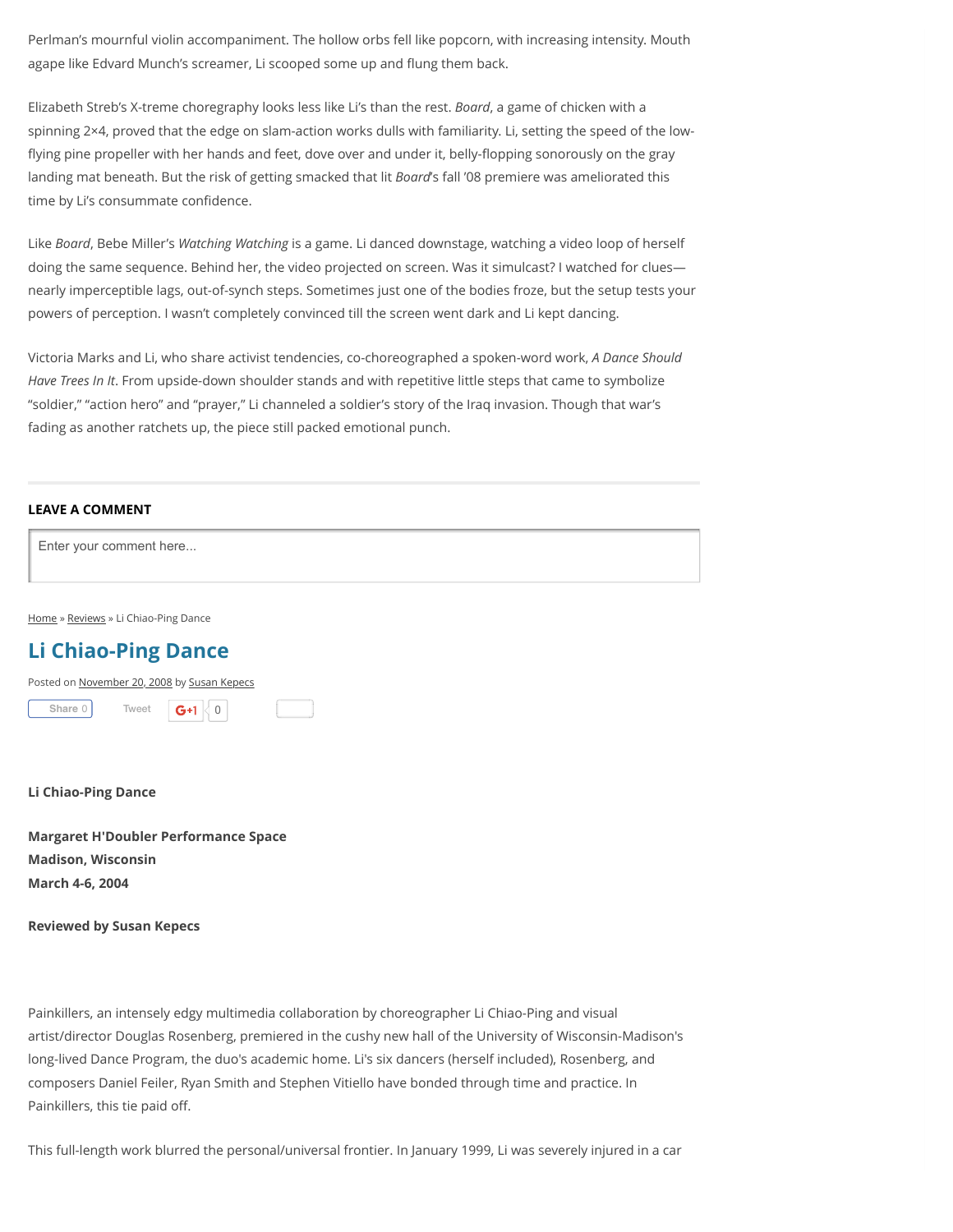accident. She's moved on, with a new Bach project and other pleasant works, but agony is not so easily exorcized. Painkillers springs from shock. What does it look like to roll in a crash of glass and steel? Can you unmask the gestalt of trauma units and barbiturate states onstage? How do you dance to emotional pain? The company explored these questions and more, relentlessly, for 75 minutes.

At the core of the piece was a string of solos. The Hitchcock-esque "Amnesia" featured Li carving up space with angular, convulsive moves, casting shadows on video screens filled with flying crows. In "Black and Blue," Robin Baartman crashed through sequential nightmares while subliminal messages like "I was scared," and "Percoset, " "lit the screens." Kim Blanchard's wild X-ray dance, "Grafting," evoked organ transplant discotheques. Collette Stewart licked the edges of sexual rejection in "Avoidance/Attraction."

One segment flowed into the next in an anxious river of free-floating transitions. Dances were replaced by close-up video clips of the dancers, telling the camera their own tales of pain. All six women were onstage, aching in unison. Alone, Li, in an otherworldly state, told stories "about a woman, she's not me."

Painkillers could have been corny, but instead was utterly convincing. These strong, well-trained dancers were wholly willing to inhabit the nuanced essences of suffering. The words, the accident-like ambience, flashing lights, live lap-top sounds of the spheres amplified the effect, commanding both remembrance of pain and its experience on the spot.

Bits of Painkillers have emerged before in Li's work. They've been interesting, but without much punch. The full-length piece was a visceral, kinesthetic tour-de-force. It's this whammy that punts Li Chiao-Ping's multimedia company up to a higher level in the world of dance performance.

Upcoming performances: Dance Place, Washington, D.C., July 24-25 See [www.lichiaopingdance.org](http://www.lichiaopingdance.org/)

## **LEAVE A COMMENT**

Enter your comment here...